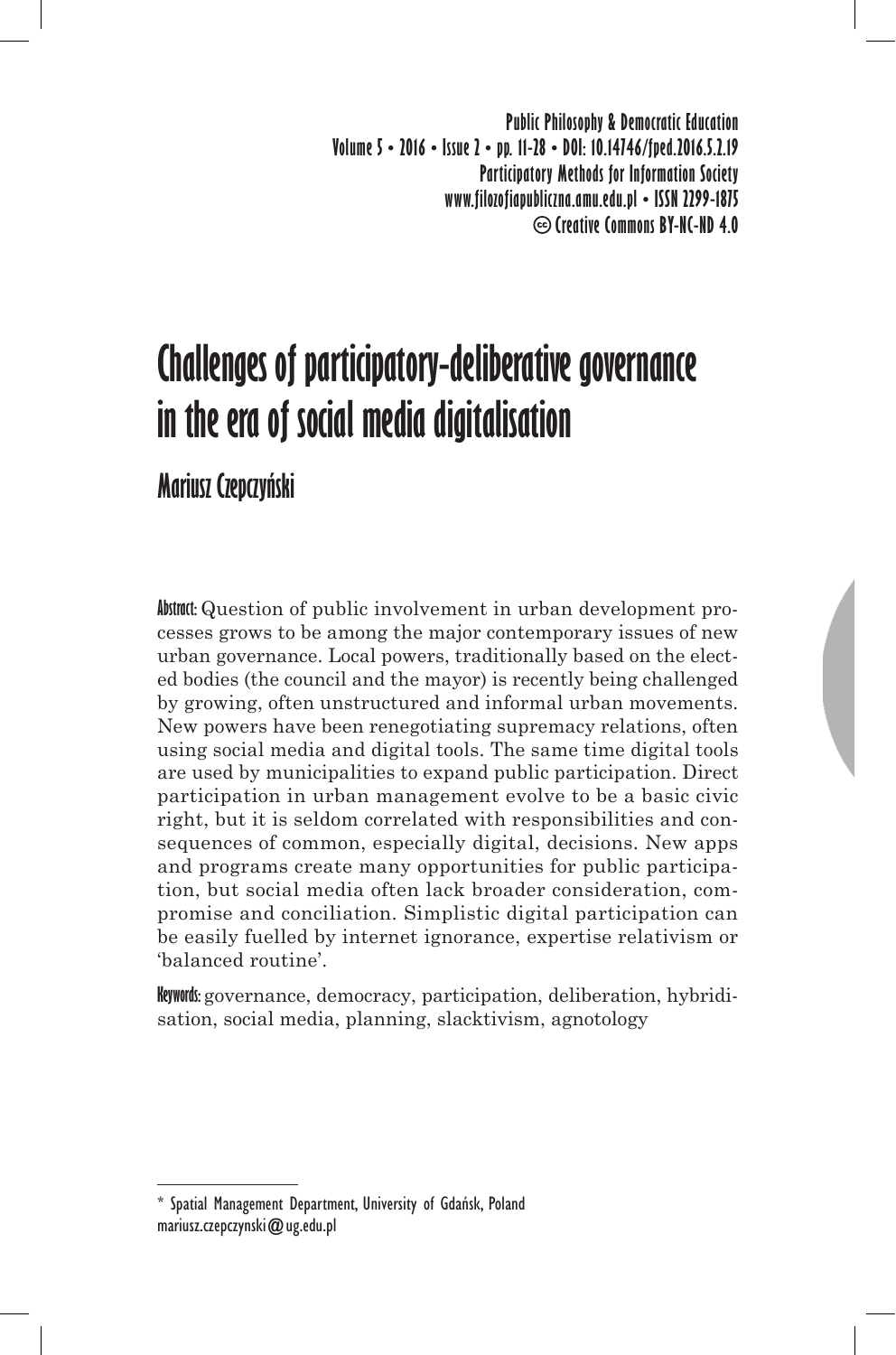## **1. Urban responsibilities and practices**

Establishing a functioning society from a community of varying and erratic individuals is a difficult task, though carried out since the beginning of civilization. It requires to tame unwanted instincts, enhanced by socialization and conversion into a communally acceptable form (Freud, 2002). Urbanisation is a result of continuing negotiations between people, their own good and common public good. Nawratek (2008) says that the city is the idea of a public space in which people live together, consider and decide together about all that concerns their common interests. Society, in particular the urban postmodern society, does not exist as a continuum, but on the contrary, can be seen as a multiplicity of autonomous flexible logics, orders, value systems. Conceptually urban condition can be seen as 'temporary relation of interdependent elements within a responsive and interacting system'. The boundaries of such system are dynamic and require constant reassessment and re-definition, subject to the applied point of view (Zector Architects, 2015). Residents of a modern metropolis are at the same time afraid of restrictions of personal freedom, and dreaming of being a part of a coherent community (Czepczyński, 2014). Most people in the depths of their souls do not want freedom, because freedom is combined with responsibility, and responsibility scares most of the people (Freud, 2002). Nevertheless benefits and needs of the community became a priority over the needs of the individual, resulting in the formation of compromising social mechanisms or governance. Urbanity is based and depends on defuse and dissemination of constant compromises between strangers, their lifestyles, believes, expectations and hopes. Urban institutions and rituals have long civic tradition to accommodate and assimilate various differences within social, mental, cultural, economic and physical infrastructures.

Liquid post-modernity in which we live – with its individualisation, distribution of codes of ethics, weakening authority, their multiplicity and lack of a spiritual power, which would invalidate other voices – is both great opportunity and threat to our democracies (Bauman, 2011). Our moral life is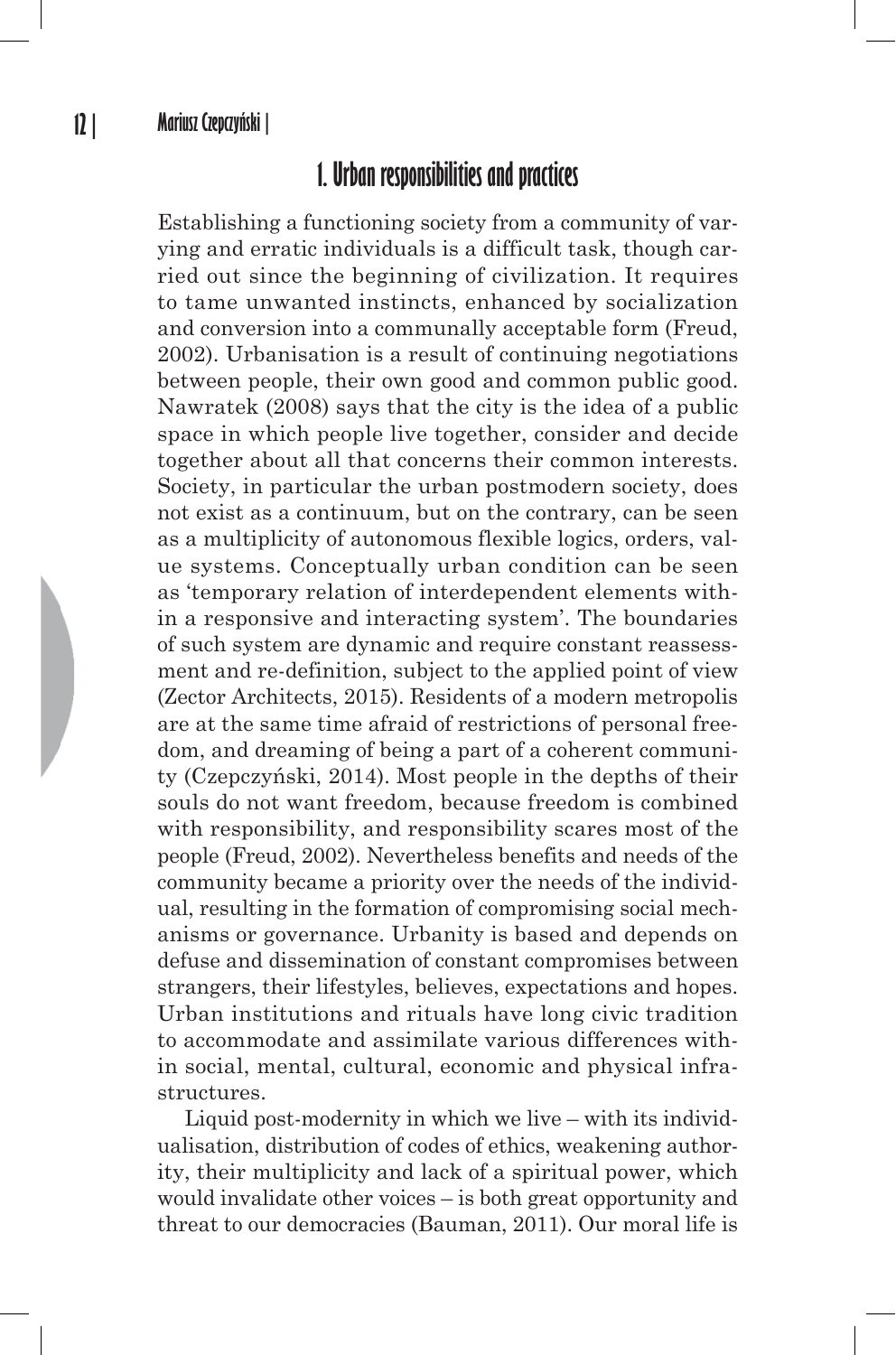ruled by a code of ethics aspiring to make it widely assumed, but it is hardly about morality, but about conformity. Morality in fact does not rely on a code of faithfulness, but on responsibilities for other people. Levinas (1991) states that being moral is being aware of social responsibilities. Being together with others, as a part of a community, requires giving up part of own rights and desires, and obliges a certain, often considerable self-sacrifice and self-restraint.

The quintessence of a city is about social capital and necessary infrastructure capital to maintain and facilitate cohesive communal urban life to make a bunch of strangers living together feasible. The most important value of the city, Greenberg (1995) believes, is its network of human relations built on exchange – the full range of voluntary interactions, whether commercial, social, intellectual, or the like. Proximity and density of spaces impose both strategic and daily compromises and interchanges. Cities, since the beginning of civilisations, have been based on infrastructures. Alongside vital technical and social infrastructure, cities are also based on *mentastructure* (Bharadwaj, 2012). It is most typical cultural infrastructure, aimed to enhance needs, ambitions, responsibilities, obligations, trusts, and wishes of the aspiring urban society. *Mentastructure*, just like any infrastructure, has its material feature – it is based on buildings and institutions – museums, houses of culture, city halls, courts of justice, shrines, and its materiality determines or facilitates its social and cultural significance. Cities cannot function without *civic mentastrucure*, its self-organisation and mechanisms of power.

The effectiveness of city management relies on a relationship between the existing procedures their contractors and expectations of residents. Urban planning is a material incarnation of a civic mentastrucure. The traditional practice of long term master-planning and linear processing is no longer adequate to deal efficiently with the complexity, pace and scale of issues imposed by the built environment today. An adaptive and integrated planning instruments must be implemented. Furthermore an increase of complexity of proposals through multitasking, hybridity and methods of curative manipulation can secure a high level of potential influence, enabled through detailed knowledge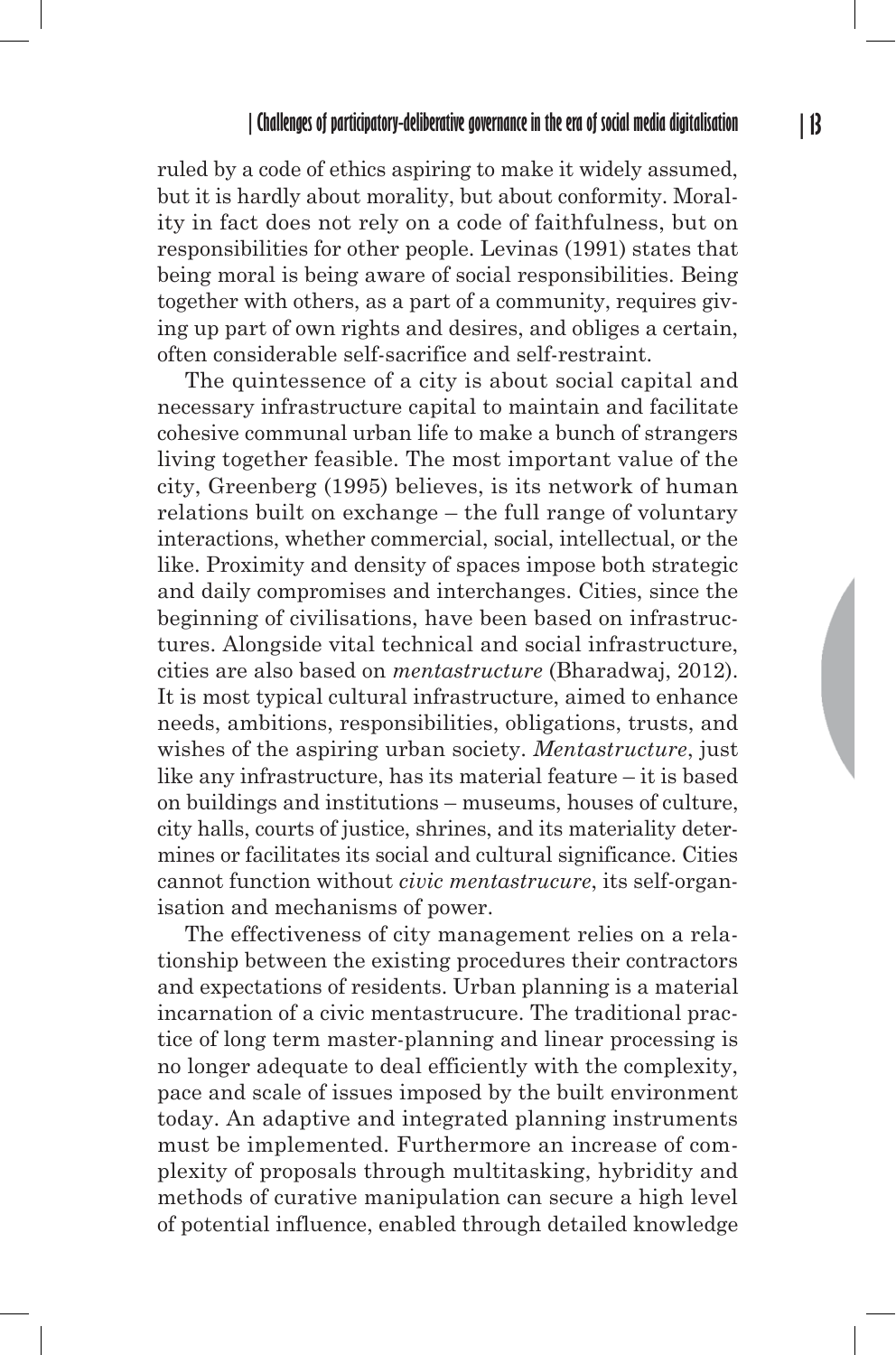of 'symbiotic' interests of various urban stakeholders (Zector Architects, 2015).

# **2. Democracy and participation in post-modern urban governance**

Contemporary cultural and technological transformations challenge everyday lifestyles, practices, and policies. It is impossible to continue to cultivate an urban management policy in which we grew up – it must be a new policy and a new, post-modern democracy. Nowadays it is usually easier to gather people around public goods – ecology, green energy, public spaces – than around conventionally regarded group interests or traditional social classes (Inglehart, 1995). Equality takes on a special dimension in modern cities; a person should have a sense of purpose and meaning of life, participation and co-own fate. The question of city ownership and civic engagement is being raised frequently (de Lange and de Waal, 2013). Representative democracy seems no longer meet the emerging co-governance pleas. Elected representatives and city managers have to face dynamically changing social expectations. Modern cities are too large, too diverse and open, that top-down control and management of each aspects of urban life becomes uncomprehensive. An opportunity for urban development, in particular those most creative and at the same time unruly communities is collective, voluntary self-control. The city mechanically ruled from above, by laws and decrees, arbitrary visions and decisions of local *besserwissers* becomes an urban history (Leadbreater and Miller, 2004).

Democracy means above all self-rule, but because it is practically impossible to expect that such self-rule can be expressed by all, everywhere, on all matters and constantly, it must create conditions so that this may happen at least on some issues, and at least some of the time (Florida, 2013). It is necessary to guarantee to all citizens the possibility that self-rule may be practiced on at least some of their common interests. Only through this participative practice, Barber (1984) argues, it is possible to maintain the meaning and function of citizenship alive in each citizen, a notion that is destined to atrophy if participation is entrusted only to the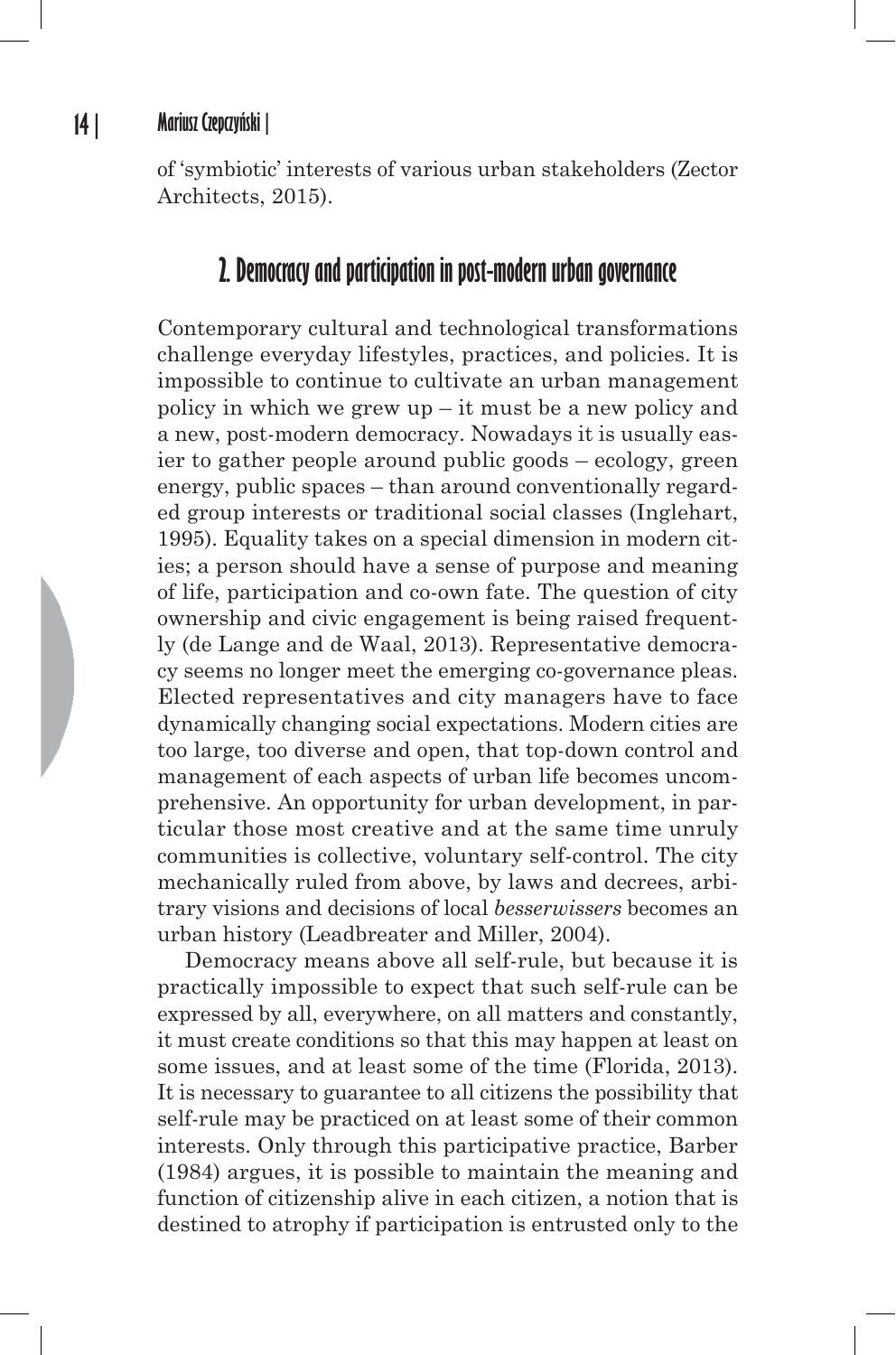electoral mechanisms of legitimacy and delegation. In Barber's view, when we delegate, not only do we cede power: we also lose the very sense of our civic autonomy. While the liberal view understands 'freedom and power as antonyms, each defined (analytically) by the absence of the other' (Barber, 1984, p. 35), and propose an image of Man as an 'inactive, nonparticipating, isolated, uninterfering with, privatized, and thus free' being (Barber, 1984, p. 36). Strong democracy, on the contrary, entails a view of freedom as a full manifestation of an individual's autonomy (and thus of his power), immersed in a dimension of collective and communitarian life. Freedom, therefore, is self-ownership, self-determination, self-realization of human potentialities (Florida, 2013). The reconstruction of modern democracy must rely on the strength of local democracy; pragmatic, visible, transparent and useful for people. People's power to the city has been taking more and more direct form in the recent years (Czepczyński, 2014).

Participatory democracy emphasizes the broad involvement of constituents in the direction and operation of political systems. Etymological roots of democracy (Greek *demos* and *kratos*, or 'rule of the commoners') imply that the people are in power and thus that all democracies are participatory. Urban governance has a history of direct participation of 'the commoners'. Beyond monarchs, mayors and councillors there have always been numerous more or less formal bodies and institutions, participating in city planning and development. For centuries parish councils, guilds, societies, cartels, companies and many others had been shaping and re-shaping our cities. Only the 20<sup>th</sup> century strict planning rules and laws limited various forms of popular social participations in urban development, leaving all of the power to the bureaucratic hands and minds of urban planners.

The term 'participatory democracy' has been introduced by Arnold S. Kaufman (1960) in a paper *Human Nature and Participatory Democracy*, on the topic of 'responsibility'. "As a social system we seek the establishment of a democracy of individual participation, governed by two central aims: that the individual share in those social decisions determining the quality and direction of his life; that society be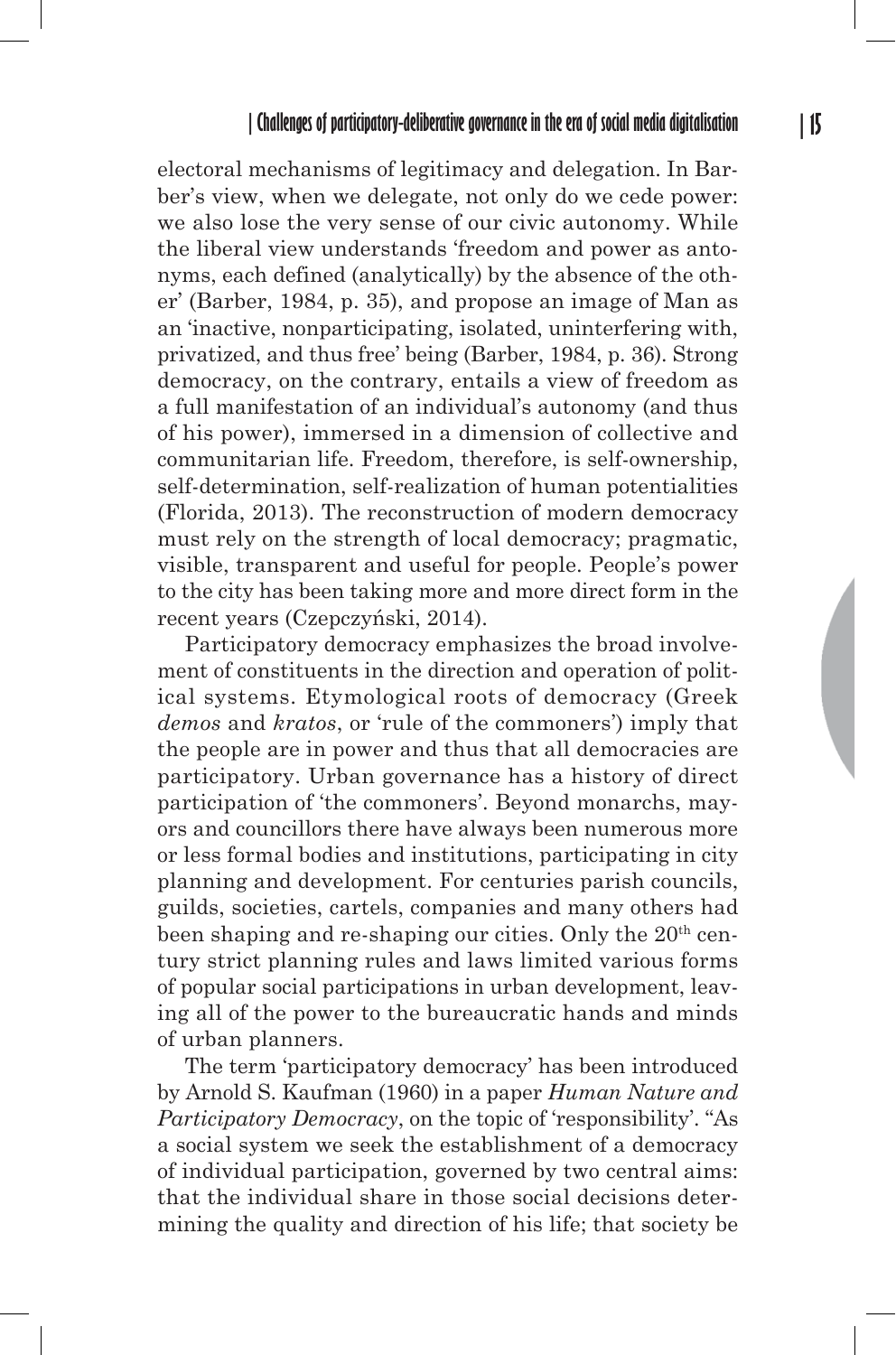organized to encourage independence in men and provide the media for their common participation. Other principles state that:

- decision-making of basic social consequences be carried on by public groupings;
- politics be seen positively, as the art of collectively creating an acceptable pattern of social relations;
- politics has the function of bringing people out of isolation and into community, thus being a means of finding meaning in personal life;
- the political order should serve to clarify problems in a way instrumental to their solution; it should provide outlets for the expression of personal grievance and aspiration." (Hayden 2005, pp. 53-54)

The term 'participatory democracy' came into widespread use after 1962, when Students for a Democratic Society gave it a central place in its founding Port Huron Statement (Mansbridge, 1993). What the term meant then was unclear, and it became less clear afterward, as it was applied to virtually every form of organization that brought more people into the decision-making process. In a participatory democracy, political life would be based on several root principles:

- an image of Man as optimistic on the potential of human self-development; rejection of the notion that individuals are intrinsically 'incompetent' and unable to govern their common life or to deal with the issues affecting their lives with a view to the long term;
- an ideal of individual self-determination, autonomy and independence and, at the same time, an ideal of fraternity as the dominant form of social relationships: 'This kind of independence does not mean egoistic individualism: the object is not to have one's way so much as it is to have a way that is one's own', is the key-phrase in this respect;
- the idea that decision-making processes, on issues having social implications and consequences, must be conducted in public and participative ways (Mansbridge, 1983, p. 376).

'Participatory democracy' made a comeback with the New Global Movements of the late 1990s and the early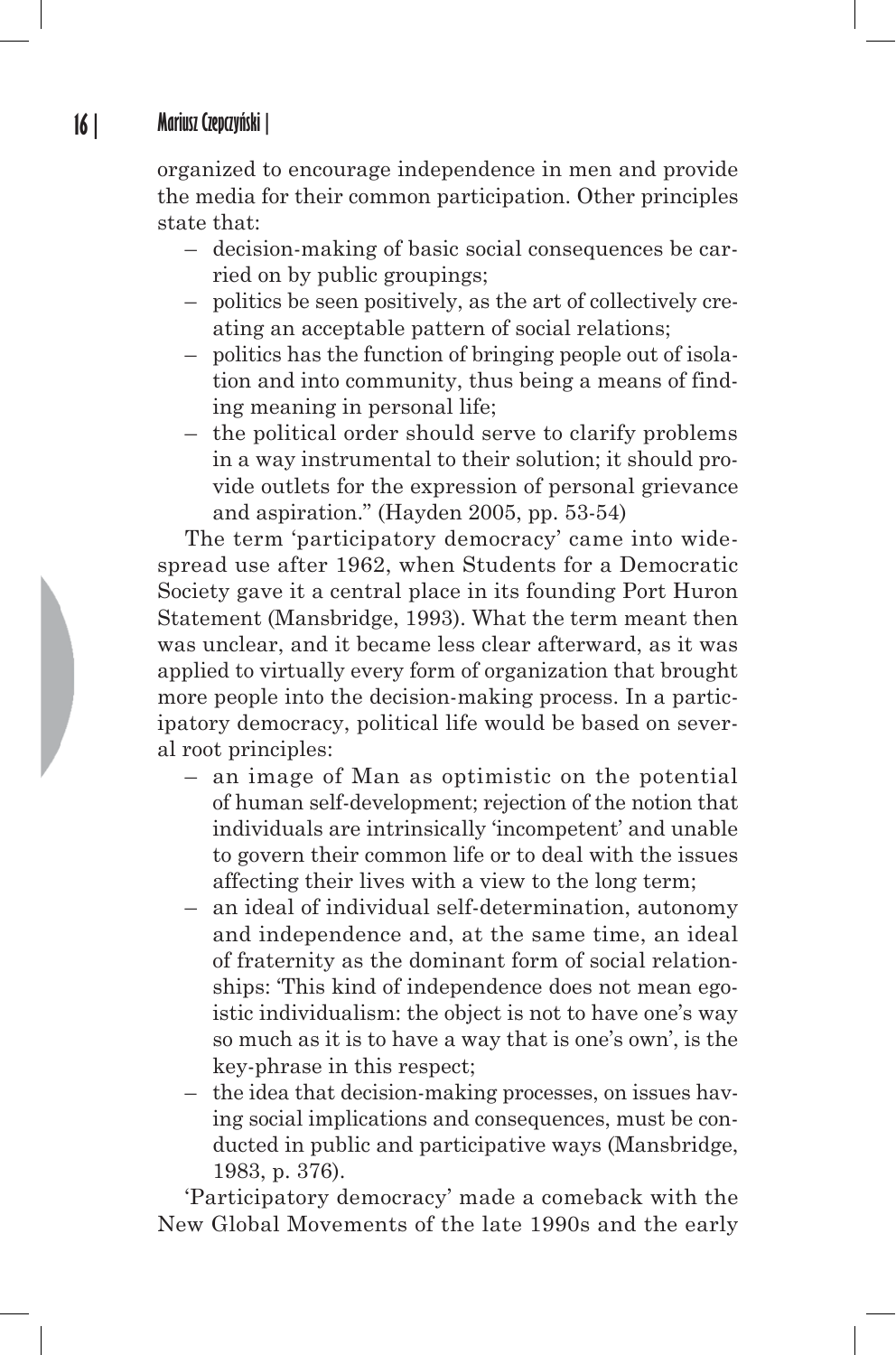2000s, also thanks to the renown of certain innovative experiments such as the Participatory Budget of Porto Alegre. Local and communitarian view of democracy reemerged: against the logic of a 'single thought', it was necessary to activate a 'bottom-up' social protagonism, and 'participatory democracy' was considered the tool through which a new, critical and antagonistic, subjectivity could be built. Thus, the idea of the empowerment of local societies returned to the foreground; as did the idea that local communities are capable of ruling themselves with direct forms of democracy and thus seek to regain control of their own future (Florida, 2013).

Participation can encompass a broad range of phenomena: it may be distinguished according to the sphere in which it is expressed or according to the forms it can take. It is considered that participation enables a specific form of political decision-making to be shaped and practiced. It is on this point that substantial differences in theoretical perspectives emerge, in relation to the notion of 'deliberative democracy'. These two terms cannot be equated: 'participatory democracy' is founded on the direct action of citizens who exercise some power and decide issues affecting their lives; 'deliberative democracy', instead, is founded on argumentative exchanges, reciprocal reason-giving, and on the public debate which precedes decisions (Florida, 2013). 'Deliberative democracy' sees deliberation as a step or a phase of a dialogic and discursive process for reaching decisions, which legitimate democratic institutions, and only these, must and can take. The term 'deliberative democracy' was originally coined by Joseph M. Bessette (1980) in his work *Deliberative Democracy: The Majority Principle in Republican Government*, but clearly influenced by works of John Rawls (1993) and Jürgen Habermas (1992).

A democratic deliberative procedure is based on public debate and reciprocal reason-giving, and may aim to attain a rational consensus or a shared solution. There are, therefore, forms and types of participation which have a deliberative inspiration, within which a more or less deliberative dimension or quality may be operating; but not all forms of deliberation are 'participative'; and not all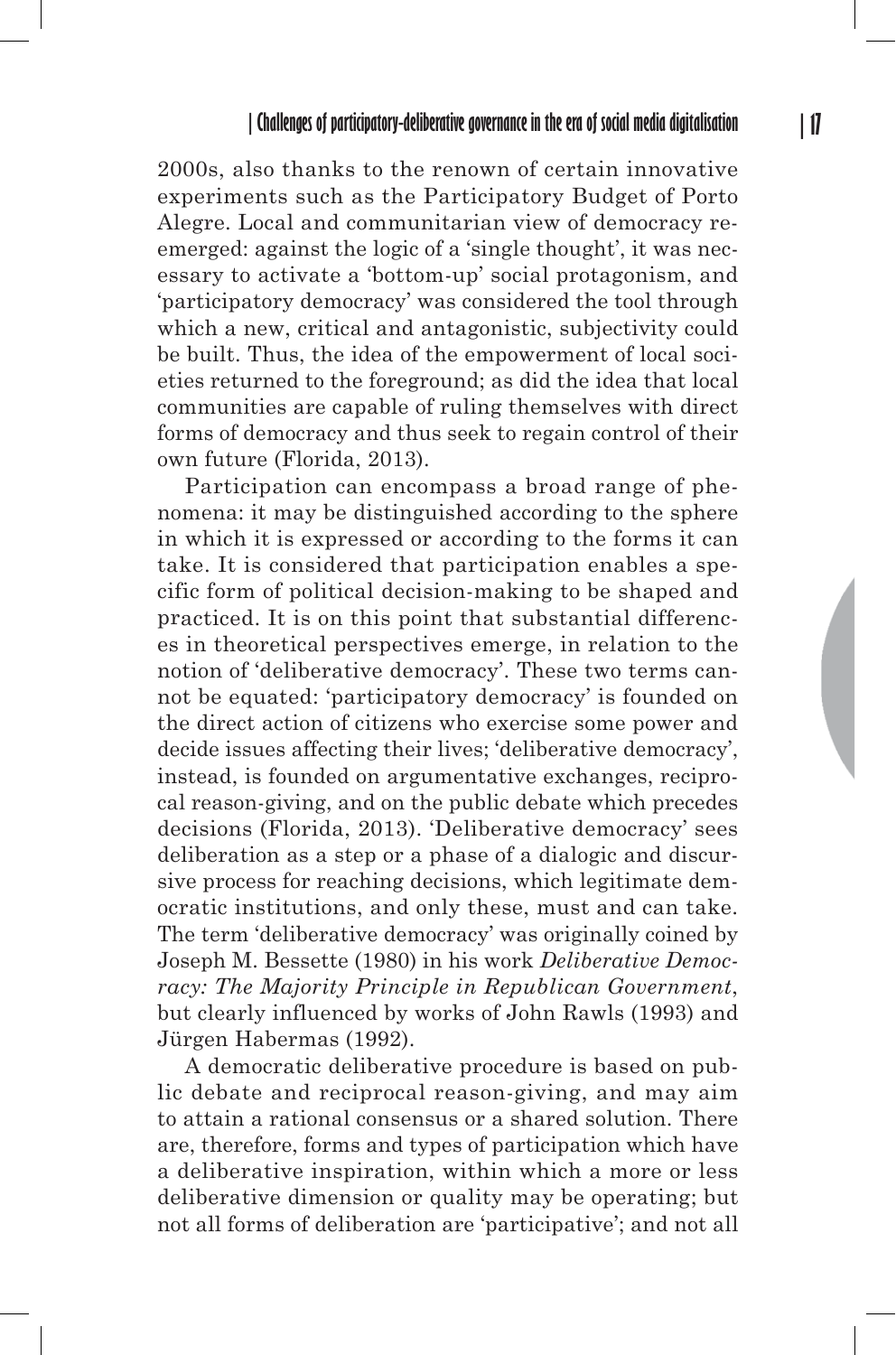forms of participation are 'deliberative'. Antonio Florida (2013) investigates the link between participation and decision, between deliberation and decision; and – above all – the greater or lesser immediacy or nonimmediacy of these relations; and the connection (whether convergent and/or conflictual) between a democratic legitimacy of decisions, deriving from public and inclusive deliberation, and a democratic legitimacy based upon institutional procedures proper to a constitutional state. Jane Mansbridge (1980) in her book *Beyond Adversary Democracy* suggests a new pair of theoretical categories: unitary vs. adversary democracy and introduces an empirical perspective.

Bua (2017) introduces the concept of 'participatory-deliberative processes' (PDP) to engage citizens in deliberative forms of participation, oriented towards influencing public policy making. They can reduce the distance between state and non-state actors by allowing citizens to explore preferences and influence policy through public participation and deliberation (Burgess and Chilvers, 2006). They have been valued for their potential to increase the reflexivity and responsiveness of policy making (Hoppe, 2010). Participatory-deliberative processes have been criticised on the grounds of their poor scalability and low impact – especially when operating at high tiers of governance. Unlike direct democratic processes that aggregate millions of preferences through voting, PDPs are predicated on deliberative interactions between participants, and are often oriented towards consensus. For this reason they face problems of 'scalability', meaning that the impact that they can claim to have on policy making decreases as scale increases (Bua, 2017). Suspicions abound that public authorities tend to 'cherry pick' recommendations that cohere with decisions that are already made and analysts have argued that elites might accept PDPs in order to pre-empt more contentious forms of political action (Hoppe, 2011). This has led sympathetic critics to argue that PDPs are often limited to local issues of little strategic importance (Wainwright, 2003), sceptics argue that they offer little more than 'therapeutic' (Chandler, 2001) forms of participation that do little in way of engaging real power structures (Davies, 2012).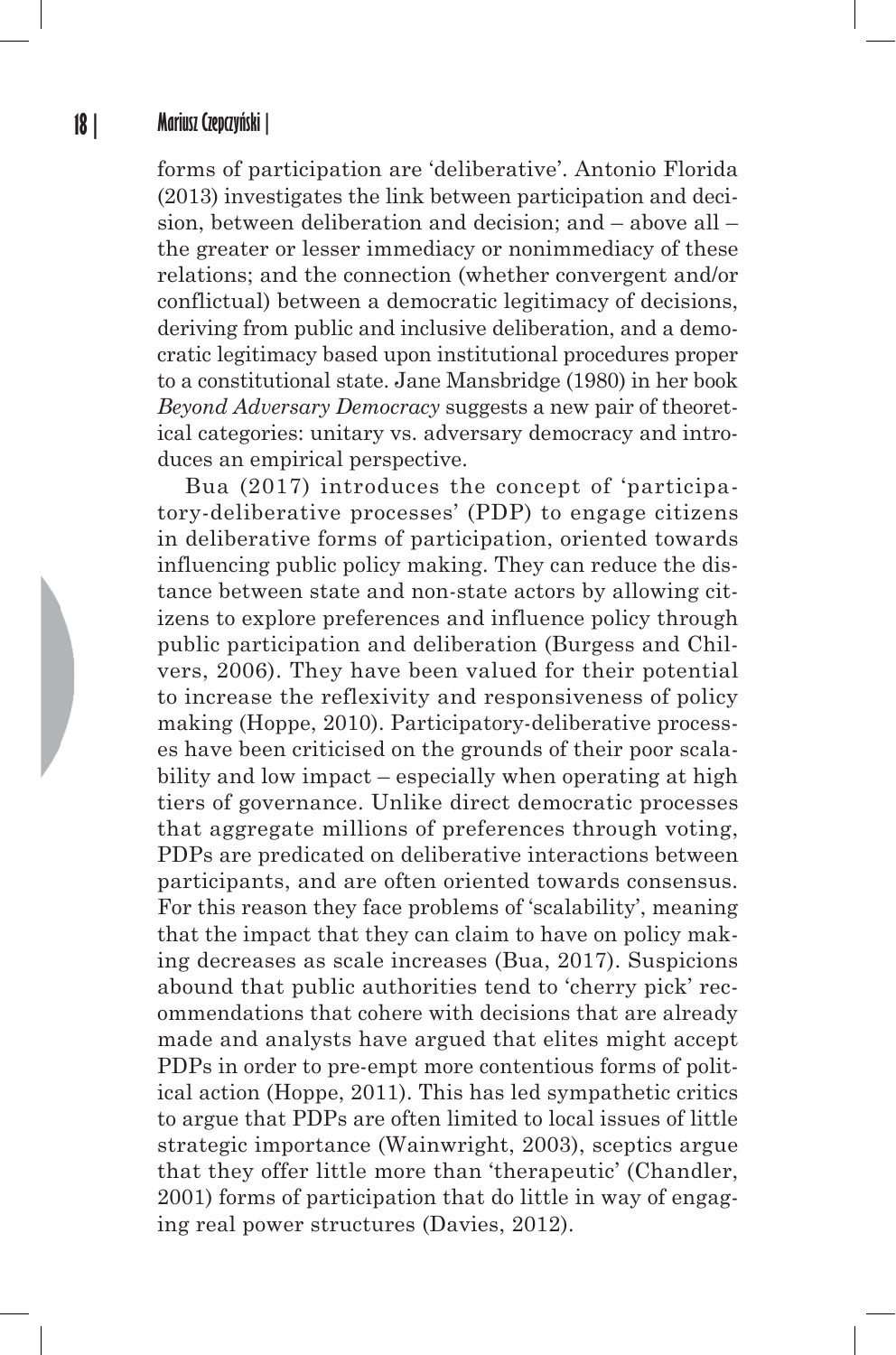# **3. Social media participative solutions**

The world is changing at a speed we could never have imagined before. The social web and mobile technologies have accelerated the rate at which relationships develop, information is shared and influence takes hold. People now use social technology to help shape the world's economy and culture. Social media is one of the most important global leaps forward in recent human history. It provides for selfexpression and promotes mutual understanding. It enables rapid formation of networks and demonstrates our common humanity across cultural differences. It connects people, their ideas and values, like never before (Omidyar, 2014). Facebook has taught us new ways to communicate and collaborate through features like feeds, profiles and groups. At the same time, smartphones and tablets provide mobile and instantaneous access to information from any location. Connected individuals have rallied crowds, created vast audiences and toppled political establishments by communicating their message through social networks (Benioff, 2012). New communication technologies and improved accessibility to high-speed networks make large amounts of data instantly available and minimise the time to make major decisions. The results have increased levels of economic and political dynamics but also exclusion and conditions of uncertainty at the regional and local scale.

In today's cities our everyday lives are shaped by digital media technologies such as smart cards, surveillance cameras, quasi–intelligent systems, smartphones, social media, location–based services, wireless networks, and so on. These technologies are inextricably bound up with the city's material form, social patterns, and mental experiences. As a consequence, the city has become a hybrid of the physical, social and the digital. Digital media and culture allow citizens to engage with, organize around and act upon collective issues and engage in co–creating the social fabric and built form of the city. The role of new media technologies in urban design shifts from an infrastructural to a social point of view, or from 'city management' to 'city making' (de Lange & de Waal, 2013). Participatory democracy strives to create opportunities for all members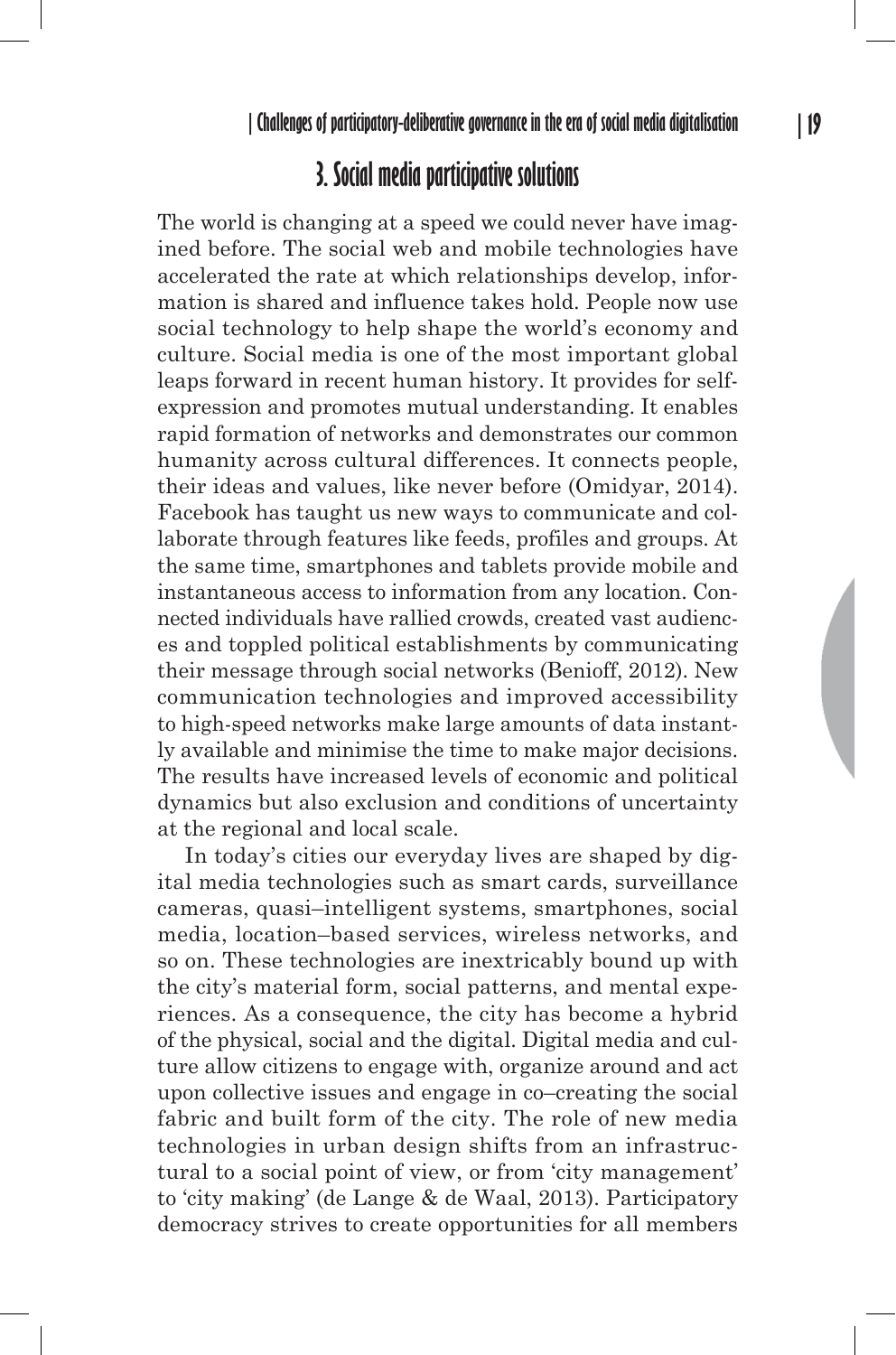of a population to make meaningful contributions to decision-making, and seeks to broaden the range of people who have access to such opportunities. Since so much information must be gathered for the overall decision-making process to succeed, technology may provide important forces leading to the type of empowerment needed for participatory models, especially those technological tools that enable community narratives and correspond to the accretion of knowledge. Effectively increasing the scale of participation, and translating small but effective participation groups into small world networks, are areas currently being studied. Other advocates have emphasised the importance of face to face meetings, warning that an overreliance on technology can be harmful.

There is a number of promising developments, resulting from the social – digital urban hybridisation. Many of them result from the rise of data commons, engagements and sense of place, creation of networked public and numerous DIY urban design and actions (de Lange & de Waal, 2013). Many local authorities, with a help of creative technologies and smart applications, invite citizens to participate in the decision making process. City authorities of Californian city of Santa Monica are trying to gauge public opinion on everything from street furniture and parking, to murals and market stalls for their forthcoming urban plan, using a digital tool modelled on Tinder, a dating app. CitySwipe (www. cityswipeapp.com) presents local residents with images of potential scenarios and simple yes/no questions, encouraging people to swipe through the options, as if assessing prospective partners. For the time being, it's fairly basic: a photo of some street art appears with a caption asking: "Do you want more of this?" The questions move on to attitudes towards walking, bike lanes, housing and beyond. It makes the consultation process quite effortless, but also rather shallow. Research undertaken by the Future Cities Catapult (futurecities.catapult.org.uk), a government-funded organisation dedicated to exploring solutions to urban issues, has uncovered a wealth of digital innovations that could lead towards a more data-driven planning system, making proposals more transparent and outcomes more certain for all parties involved (Wainwright, 2017).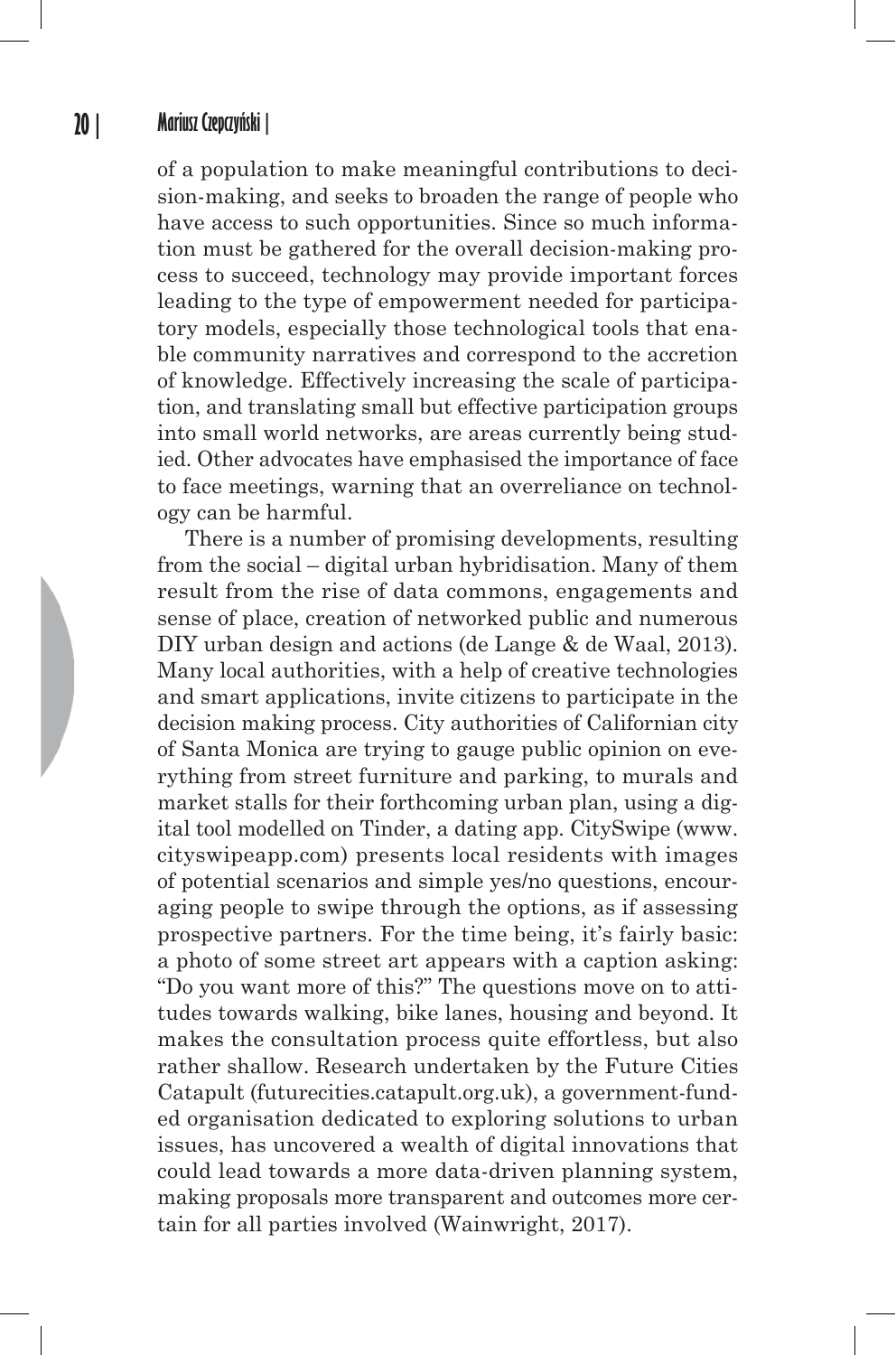The snappily named Greater Manchester Open Data Infrastructure Map (mappinggm.org.uk) aggregates everything from water and transport networks to property prices and brownfield land, offering a total overview of the city's physical, social, and green infrastructure. An additional map shows proposed development plots, compiling those allocated by the council with sites suggested by residents and developers, so everyone can see what's going on in their area. In London, start-up company Urban Intelligence (www.urbanintelligence.co.uk) has turned its attention to how the innumerable different planning policies that regulate any particular site can be made more intelligible, bringing the contents of disparate policy documents together in one place. Their interactive platform collates and digitises national and neighbourhood policies, allowing you to click on a place on the map and see everything relevant in one go. US platform Flux Metro (metro.flux.io) has taken the idea a step further and built a 3D model that integrates zoning information with financial viability algorithms, to predict the likely profitability of a scheme in any given scenario. It allows developers to visualise a site's context and constraints, including building heights and shadows, to inform what might be possible to build. As the nascent UrbanPlanAR platform (urbanplanar.com) allow 3D models of new developments to be superimposed onto their real-world sites, letting local residents walk around future proposals and feel their true impact (Wainwright, 2017).

## **4. Hyper media and the damage of deliberation**

By now, we are all aware that social media has had a tremendous impact on our culture, in business, on the worldat-large. Social media websites are some of the most popular haunts on the internet. They have revolutionized the way people communicate and socialize on the Web. Hyper media create a sense of unambiguous simulacra of real spaces, places, relations, networks, problems, but the virtual relationships seem to oblige less, or are taken by most of us less seriously. The 'participator', well hidden behind a smartphone or laptop screen remains often anonymous or at a safe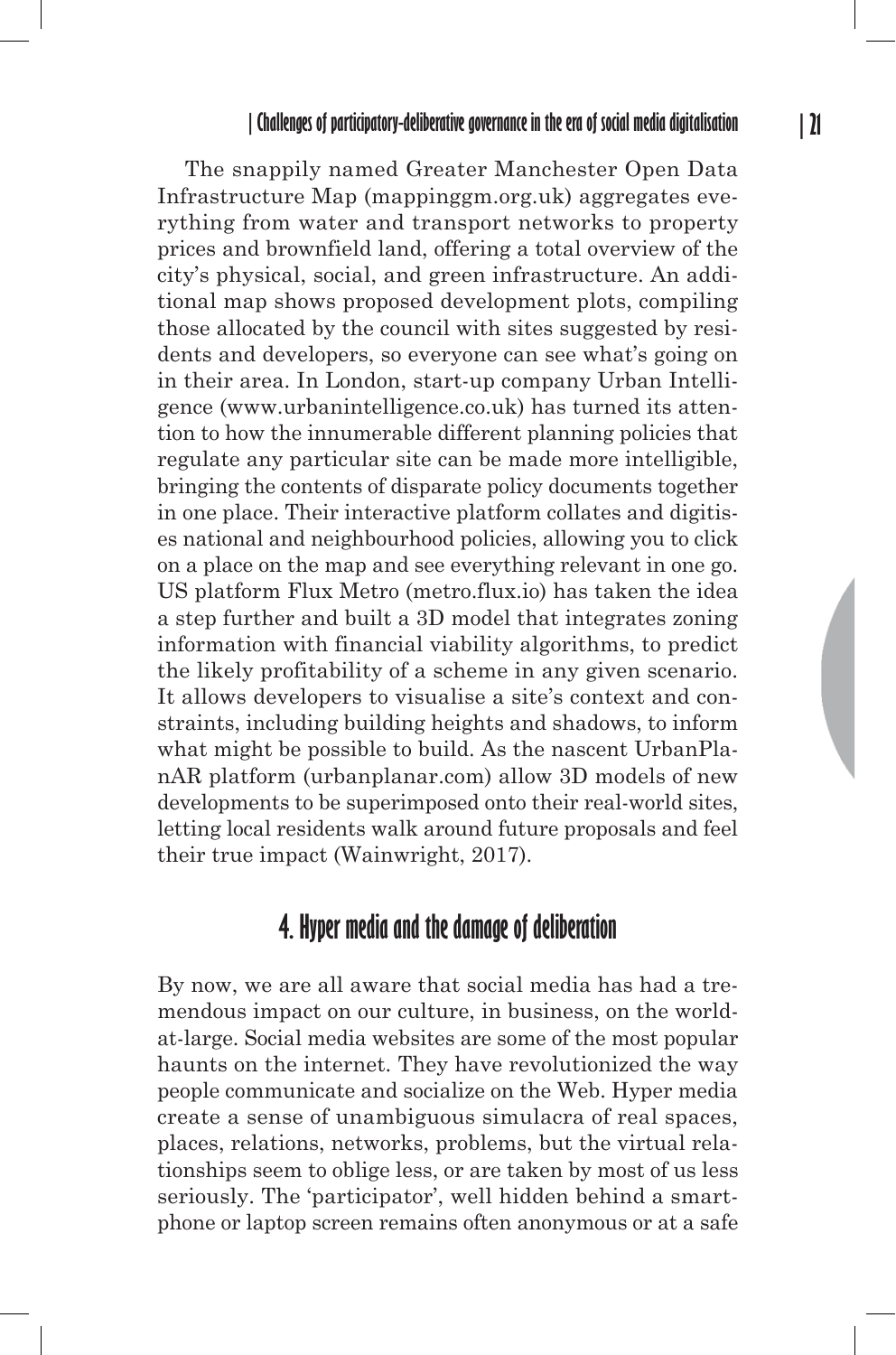distance, and for many virtual opinions remain much more virtual than real. Despite of new modes and technological advantages, the most popular model of active participation in local planning and development processes has been for decades based on a few rudimentary attitudes, starting from NIMBY (Not In My Back Yard), BANANA (Build Absolutely Nothing Anywhere Near Anything) to CAVE (Citizens Against Virtually Everything). Anxiety for change makes most citizens active participants in urban planning (Czepczyński & Szołucha, 2017). Responsible civic relation with place and the city shall not be built upon casual, onetime Tinder-like clicks. All the smart media are designed to mediate between humans, who take all the responsibility of the mediation process.

In April 2016, Mark Zuckerberg, chief executive of Facebook, addressed a room of developers about the importance of his social network. Facebook, he said, has the power to bring people together who might otherwise never have the chance to meet. 'The internet has enabled all of us to access and share more ideas and information than ever before,' he said. 'We've gone from a world of isolated communities to one global community, and we are all better off for it.' But that's not what has happened. Zuckerberg's idealism is belied by his desire to duck responsibility for mediating the content of his site. On Facebook, the political divide has only been entrenched further. The internet once offered outlets we could use to understand one another. But they are rapidly disappearing (Wortham, 2016). A year later, in an interview with the BBC, Zuckerberg quotes Abraham Lincoln who spoke of acting 'in concert', and talks about 'spiritual needs', civic engagement and says that many people have 'lost hope for the future' (Ahmed, 2017).

The loosing hope is, to some extent, related to hyper social media. Many introverts and socially reclusive users place too much emphasis on virtual interaction, and ignore the real world outside, while some make the sense of life by trolling and hating others' posts (Ta 2014). There is a growing, specifying 'click-o-mania' and the alleged power of the 'LIKE', instead of real action and support. In our information-rich world, activist and advocacy groups trying to get attention for particular causes increasingly rely on social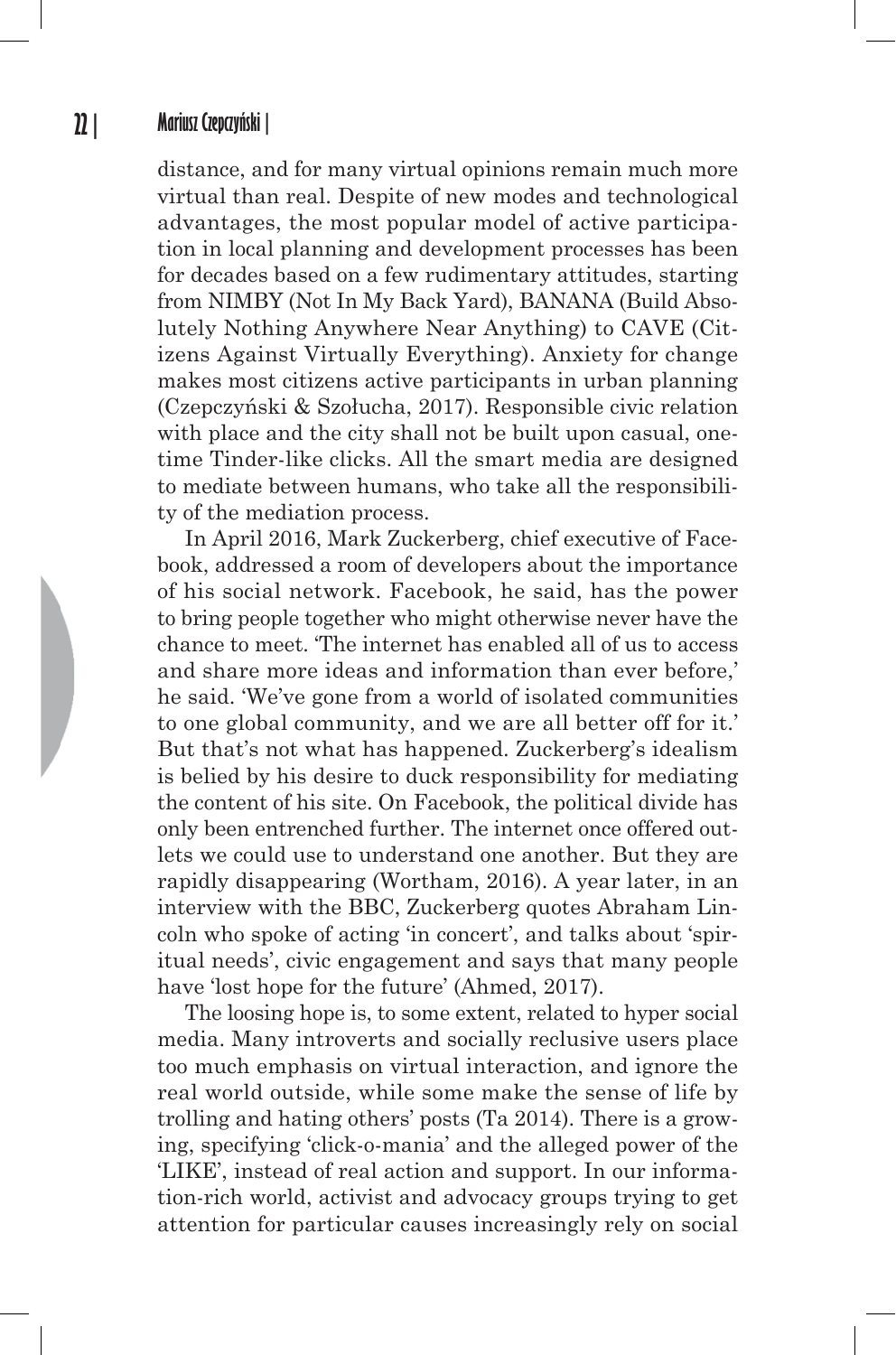media as a means of building support for their causes. Such forms of advocacy, particularly those related to social media, are often derisively referred to as 'slacktivism' or 'armchair activism.' These activities pose a minimal cost to participants; one click on Facebook or retweet on Twitter and the slacktivist can feel that he or she has helped to support the cause. Slacktivists don't have to move from behind the screens of their electronic devices (Seay, 2014). Many seem to be lost in virtual (un)reality, where actions and activities are limited to clicks and swaps, usually without any major consequences. Facebook activists are often only *facebookly* conscious, every so often unrelated to real people, places, time and contexts. It seems that urban societies are quickly passing another limes or cultural border, evolving to become, on one hand more democratic and open, but on the other hand, more able to accept certain dictatorship of a narrow majority, at least on national levels. Social media became profitable, but hardly controlled hyper media, overloaded with myriads of post-truths and other, including useful, pieces of information. Trust and sincerity has been lost by clouds of post-truth information shares, flows of emoticon emotions, which seemed to dominate over rational reasoning. Hundreds of parallel info-bubbles enhance hermetic hyper-societies or *likeabilities*, while the relation between opposite spheres is based on misinterpretation, mistrust, ignorance, which leads to hate.

Deliberate propagation of ignorance or agnotology, as named by Robert N. Proctor (Proctor & Schebinger, 2008), seems to a growing as major thread to democratic procedures. It comes from *agnosi*s, the neoclassical Greek word for ignorance or 'not knowing', and ontology, the branch of metaphysics which deals with the nature of being. Agnotology is the study of wilful acts to spread confusion and deceit, usually to win favour. Ignorance can often be propagated under the guise of balanced debate. The common idea that there will always be two opposing views does not always result in a rational conclusion. This 'balance routine' allows to claim that there are two sides to every story, that 'experts disagree' – creating a false picture of the truth, hence ignorance. Facebook founder Mark Zuckerberg admitted himself that fake news, polarised views and 'filter bubbles' were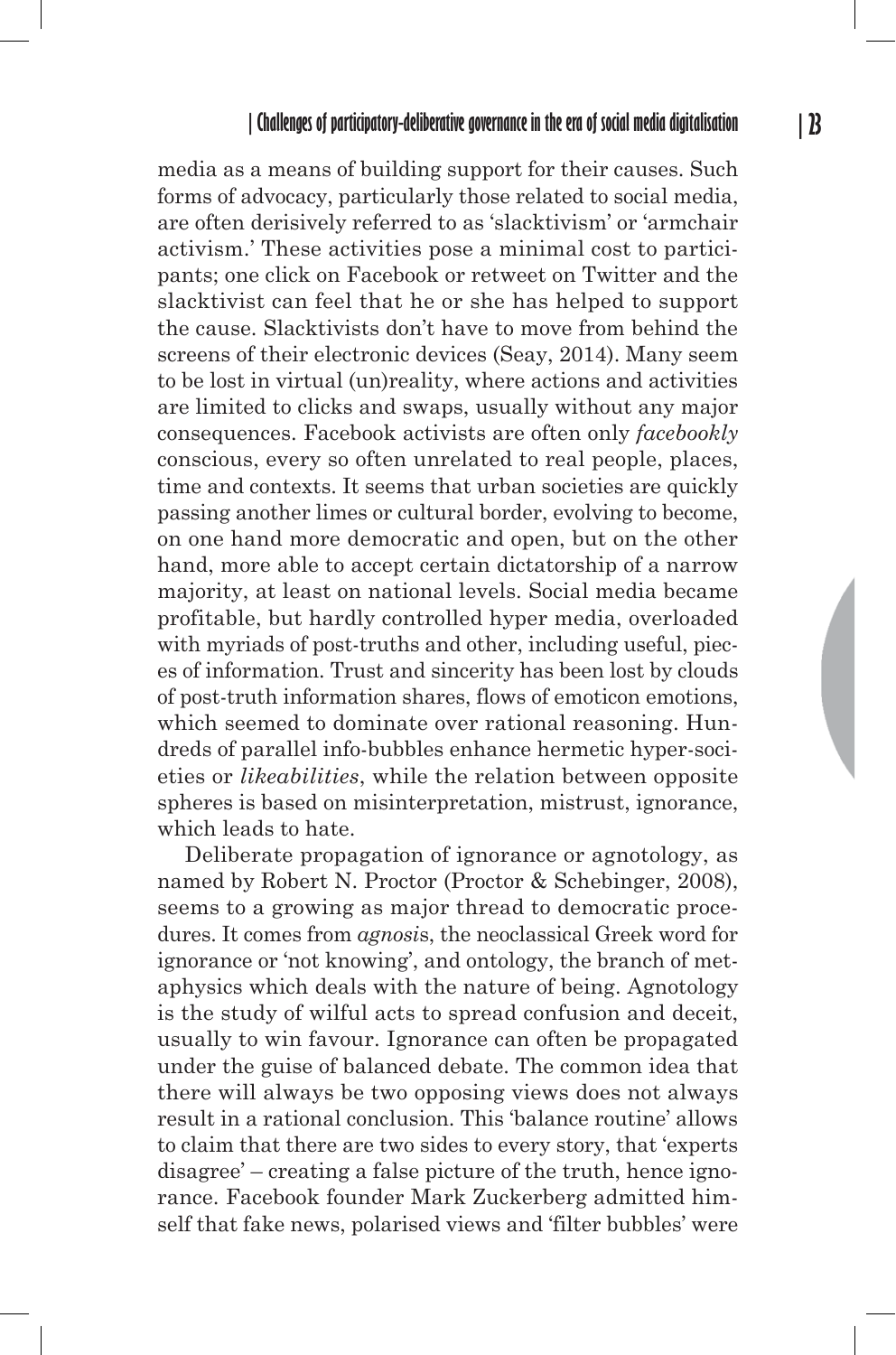damaging 'common understanding'. In a call to action, Zuckerberg says that people must not 'sit around and be upset', but act to build 'social infrastructures' (Ahmed, 2017). 'We live in a world of radical ignorance, and the marvel is that any kind of truth cuts through the noise', says Proctor (after Kenyon, 2016). But the very same Zuckerberg says also that 'In a free society, it's important that people have the power to share their opinion, even if others think they're wrong. Our approach will focus less on banning misinformation, and more on surfacing additional perspectives and information, including that fact checkers dispute an item's accuracy' (Ahmed, 2017). Even though knowledge is 'accessible', it does not mean it is accessed. Ignorance spreads when firstly, many people do not understand a concept, context or fact and secondly, when special interest groups – like a commercial firm or a political group – then work hard to create confusion about an issue. It's not just about the facts, it's about what is imagined to flow from and into such facts' (Kenyon, 2016).

## **Conclusions**

Real democracy and citizenship are more than exhaustive legislation and regulations. Elected officials, technocrats and citizens must work together daily. Constructive answerable participation of civil society can maintain a constant pace indefinitely. The city of the future shall be agile and responsive. The most effective way to conveying information to and within a working group is face to face conversation, as a base of deliberation and compromise. For efficiency reasons at a larger scale, the use of the internet is recommended. A constant attention to excellence in political anticipation, transparency and good design in the implementation enhance agility in politics. Simplicity – the art of maximizing the amount of work not necessary to do – is essential (Bruno, 2011). Those who respond and are responsible for the city, have to jointly ensure both the quality of the space, as well as their identity. People abandon places without properties, anchoring where they can find something of value for themselves, intriguing, something to identify with and enrich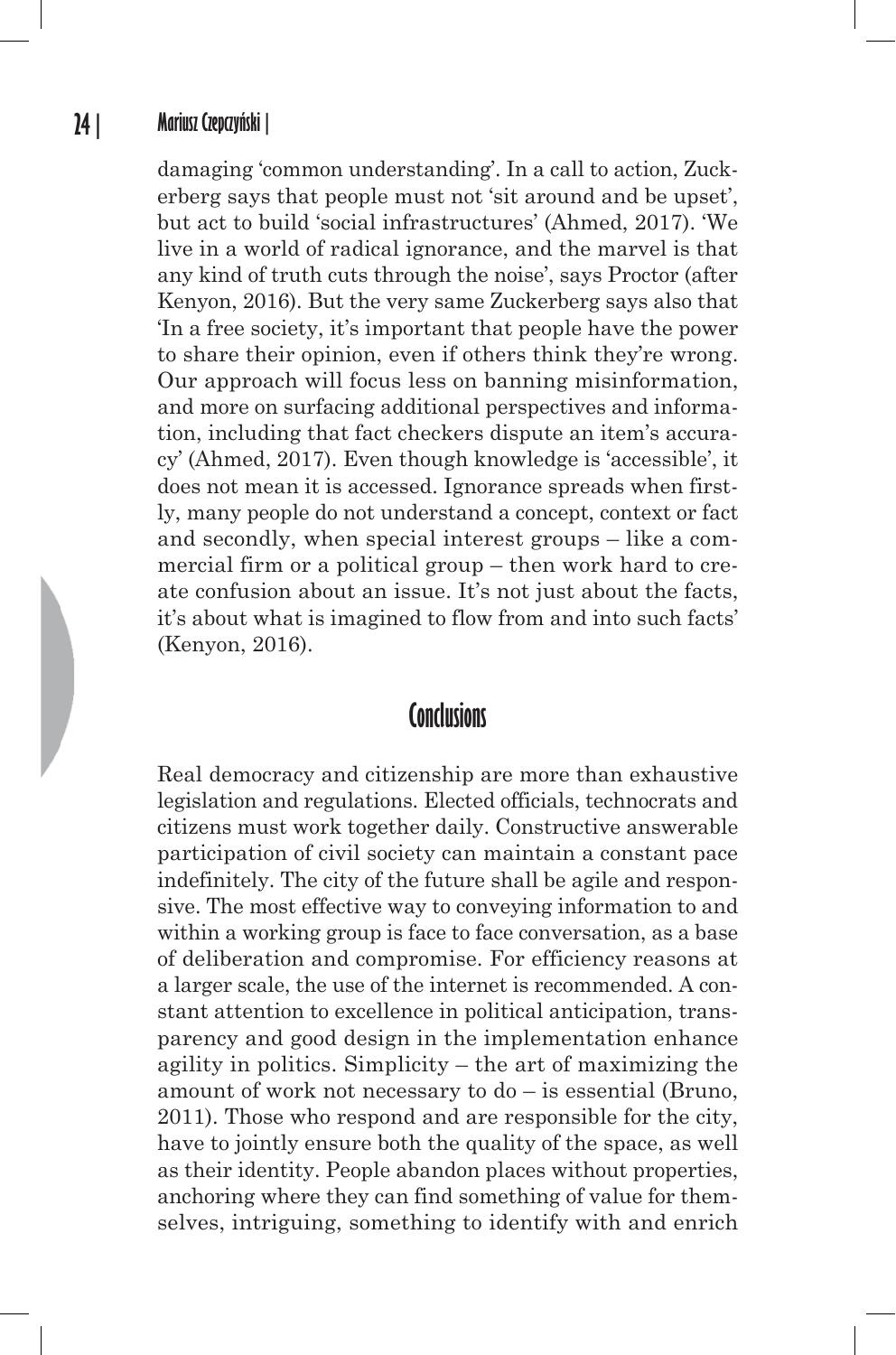(Bell & de-Shalit, 2011). The only salvation in an era of globalization and homogenization, as well as the best protection against extremes of nationalism is the town's ethos, characteristic spirit, belief in their own community identity. Responsible local community demonstrates strong magnetic ethos of the place, worth fighting for. In contemporary digitalized and fragmented cities and societies, prolific deliberation becomes more and more difficult, despite all the technological assistance and possibilities. Civic urban mentastructe, based on trust, responsibilities and righteousness is being challenged by waves of particularism, hypocrisy, isolationism, xenophobia, and, probably the most dangerous of them all – ignorance.

David Dunning (2003) warns that the internet is helping propagate ignorance – it is a place where everyone has a chance to be their own expert, he says, which makes them prey for powerful interests wishing to deliberately spread ignorance. Mark Zuckerberg confesses that we live in the world, where 'polarisation and sensationalism' undermined 'common understanding' (Ahmed, 2017). While some smart people will profit from all the information now just a click away, many will be misled into a false sense of expertise (Kenyon, 2016). Dunning says that his worry is 'not that we are losing the ability to make up our own minds, but that it's becoming too easy to do so. We should consult with others much more than we imagine. Other people may be imperfect as well, but often their opinions go a long way toward correcting our own imperfections, as our own imperfect expertise helps to correct their errors'. In his classic work, Arnold Kaufman (1960) states that within participatory democracy opposing views should be organized so as to illuminate choices and faciliate the attainment of goals, but social media – which deals in short, often aggressive, messages – had been part of the problem. 'In some places it could over simplify important and complex topics and may push us to have over simplified opinions of them', pleads Zuckerberg (after Ahmed, 2017). De-contextualisation, certain anonymity, lack of responsibility and respect for others, together with erosion of knowledgeable establishments and the rise of ignorant, home-grown pseudo-expert challenges digital democracy to its very roots.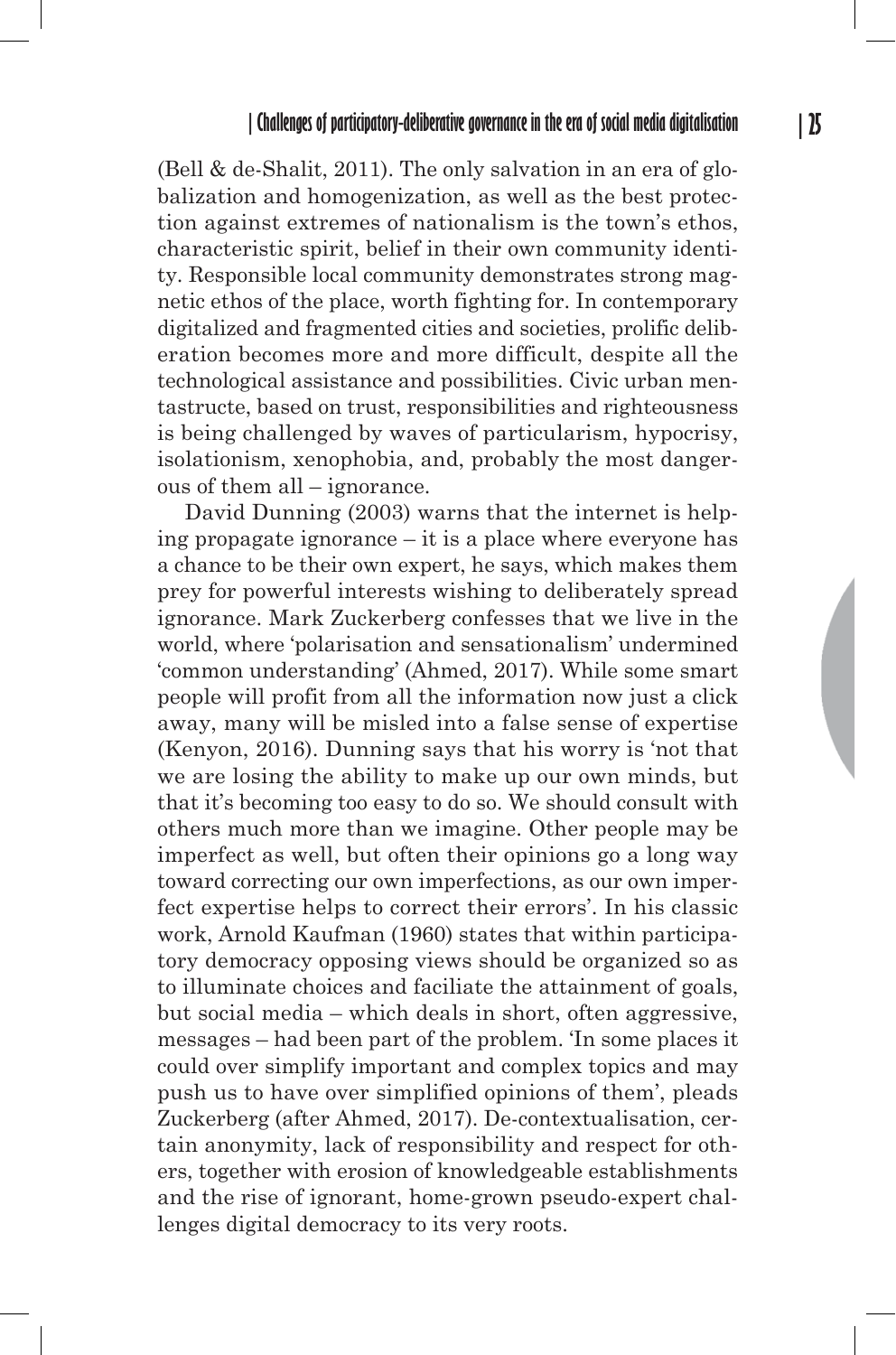## **References**

- Ahmed, K. (2017). *Zuckerberg: My Facebook manifesto to re-boot globalisation*. BBC News, http://www.bbc.co.uk/news/business-38998884, 16.02.2017.
- Barber, B. (1984). *Strong Democracy. Participatory Politics for a New Age*. Berkeley: University of California Press.
- Bauman, Z. (2011). *Culture in a Liquid Modern World*. Cambridge: Polity.
- Bell, D. A., de-Shalit, A. (2011). *The Spirit of Cities: Why the Identity of a City Matters in a Global Age.* Princeton: Princeton University Press.
- Benioff, M. (2012). *Welcome to the social media revolution*, BBC News, 11.05.2012, http://www.bbc.com/news/business-18013662, accessed 16.02.2017.
- Bessette, J. M. (1980). Deliberative Democracy: The Majority Principle in Republican Government. In: R.A. Goldwin, W.A. Schambra (Eds.), *How Democratic Is the Constitution?* Washington and London: American Enterprise Institute for Public Policy Research.
- Bharadwaj, V. (2012). Cultural jewels in the Gulf. *International Herald Tribune*, 3(21), 14.
- Bruno, P. (2011). Manifesto for Agile Development of Democracy. http://agile-democratie.blogspot.com/p/mdad-manifesto-en. html, accessed 16.02.2017.
- Bua, A. (2017). Scale and Policy Impact in Participatory and Deliberative Democracy: Lessons from a Multi-Level Process. *Public Administration*, 95(1), 160-177.
- Burgess, J. Chilvers, J. (2006). Upping the Ante: A Conceptual Framework for Designing and Evaluating Participatory Technology Assessments. *Science and Public Policy*, 33(10), 713-728.
- Chandler, J.A. (2001). *Local Government Today*. Manchester: Manchester University Press.
- Czepczyński, M. (2014). (Nie)odpowiedzialni za miasto. O ograniczeniach, poszukiwaniach i nauce kompromisu między partykularnym a wspólnym dobrem. *Studia KPZK PAN*, 157, 6-16.
- Czepczyński, M., Szołucha K. (2017). Partycypacja mieszkańców w zarządzaniu przestrzenią. In: G. Chaberek-Karwacka (Ed.), *Współczesne uwarunkowania procesów zarządzania przestrzenią w Polsce*. Gdańsk: Wydawnictwo UG.
- Davies, J. (2012). Network Governance Theory: A Gramscian Critique. *Environment and Planning A*, 44(11), 2687-2704.
- Dunning, D., Johnson, K., Ehrlinger, J., Kruger, J. (2003). Why people fail to recognize their own incompetence. *Current Directions in Psychological Science*, 12(3), 83-87.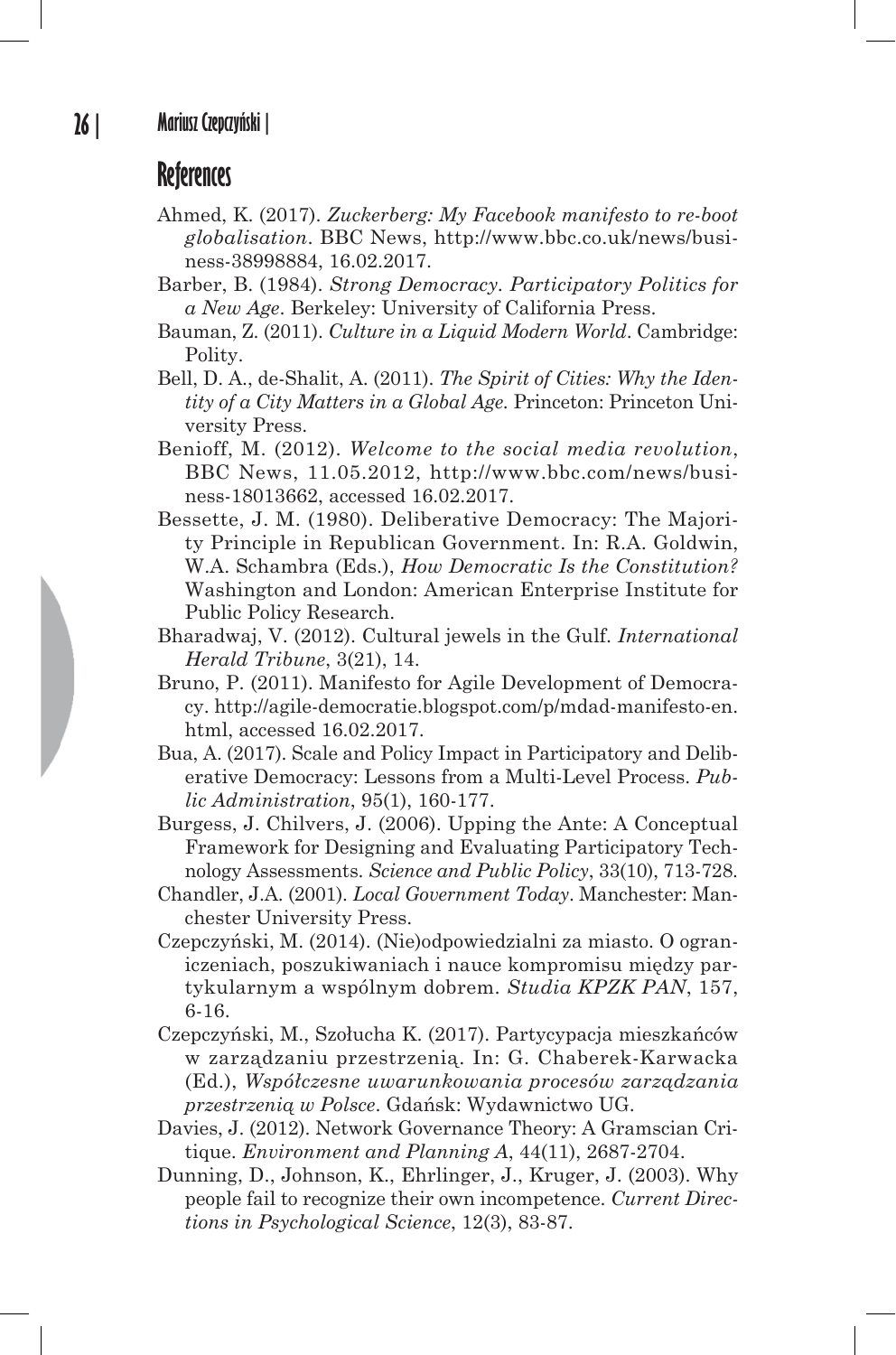Florida, A. (2013). Participatory Democracy versus Deliberative Democracy: Elements for a Possible Theoretical Genealogy. Two Histories, Some Intersections. In: *7th ECPR General Conference*, Bordeaux, 4-7 September 2013.

Freud, Z. (2002). *Civilization and Its Discontents*. London: Penguin.

- Greenberg, M. (1995). *The Poetics of Cities: Designing Neighborhoods that Work*. Columbus: Ohio State University Press.
- Habermas, J. (1998). *Between Facts and Norms: Contributions to a Discourse Theory of Law and Democracy*. Cambridge, MA: MIT Press.
- Hayden, T. (2005). *The Port Huron Statement. The Vision Call of the 1960s Revolution*. New York: Avalon Publishing.
- Hoppe, R. (2010). *The Governance of Problems: Puzzling, Powering and Participation*. Bristol: The Policy Press.
- Inglehart, R. (1995). Changing Values, Economic Development and Political Change. *International Social Science Journal*, 47(3), 379-403.
- Kaufman, A. S. (1960). Human Nature and Participatory Democracy. In: C. J. Friedrich (Ed.), *Responsibility* (pp. 266-289). New York: Liberal Art Press.
- Kenyon, G. (2016). The man who studies the spread of ignorance. *BBC Future*, 06.01.2016. http://www.bbc.com/future/ story/20160105-the-man-who-studies-the-spread-of-ignorance, accessed 15.12.2016.
- Lange, M. de, Waal, M. de (2013). Owning the city: New media and citizen engagement in urban design. *First Monday*, 18(11). http://firstmonday.org/ojs/index.php/fm/article/view/4954/3786, accessed 15.12.2016.
- Leadbeater, C. W., Miller, P. (2004). *The Pro-am Revolution: How Enthusiasts are Changing Our Society and Economy*. London: Demos.
- Lévinas, E. (1991). *Totality and Infinity. An Essay on Exteriority*. Dordrecht: Kluwer.
- Mansbridge, J. (1983). *Beyond Adversary Democracy*. Chicago: The University of Chicago Press.
- Nawratek, K. (2008). *Miasto jako idea polityczna*. Kraków: Korporacja Ha!art.
- Omidyar, P. (2014). Social Media: Enemy of the State or Power to the People? *The Huffington Post*, http://www.huffingtonpost.com/pierre-omidyar/social-media-enemy-of-the\_b\_4867421. html, accessed 15.12.2016.
- Proctor, R., Schiebinger, L. (2008) (Eds.). *Agnotology: The Making and Unmaking of Ignorance*. Stanford: Stanford University Press.
- Rawls, J. (1993). *Political Liberalism. The John Dewey Essays in Philosophy*. New York: Columbia University Press.